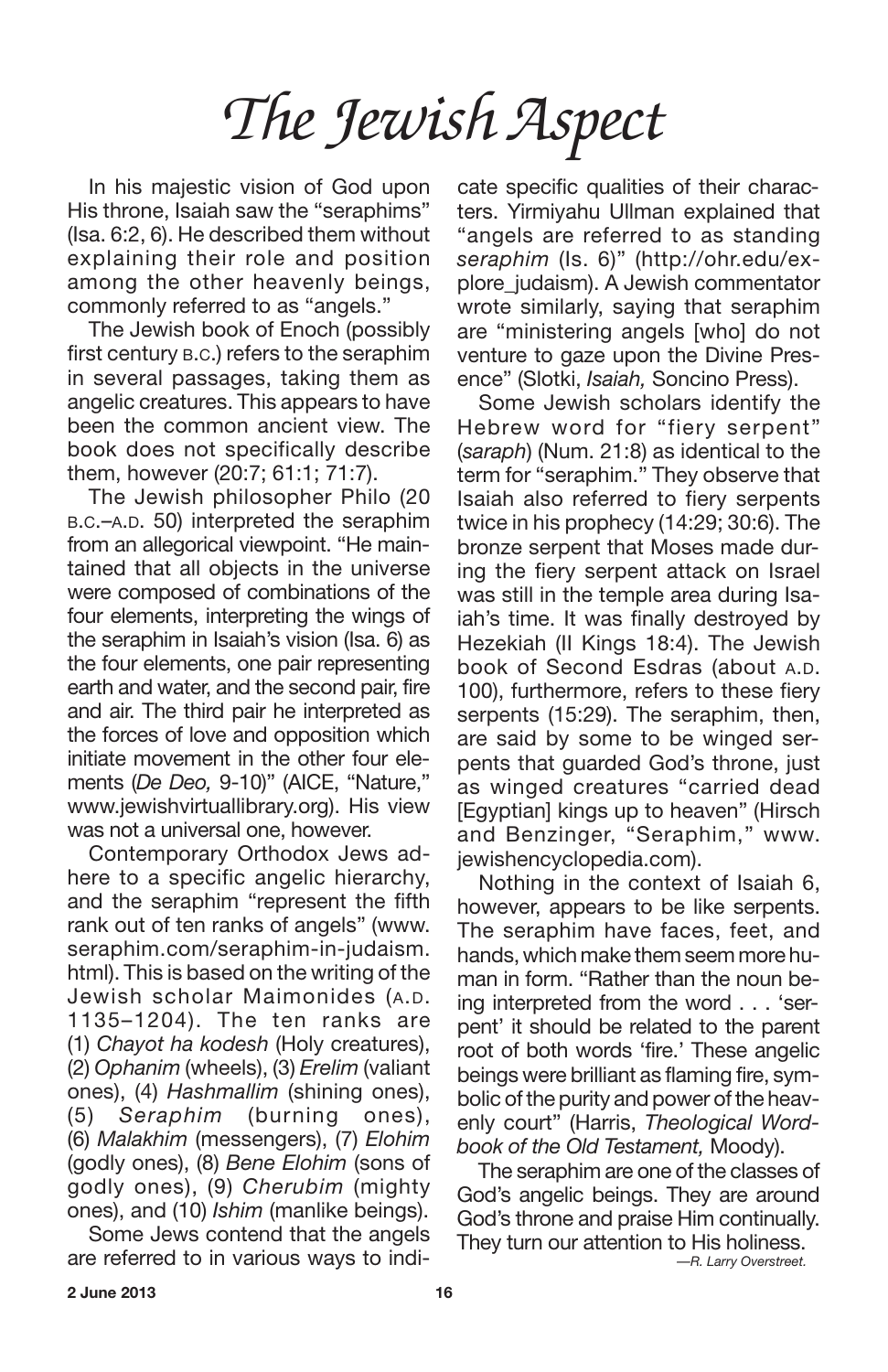"Hi, my name is Larry. What's yours?" Greetings similar to this are common. Most of the time we use our names simply as ways to identify ourselves.

Therefore, when we read "Praise the Lord, call upon his name" (Isa. 12:4), we pay little attention to the fact that the prophet referred to God's "name." To biblical Jews, however, God's "name" had enormous significance. Jews today still regard it in the same manner.

Jews consider the name as communicating "the nature and essence of the thing named. It represents the history and reputation of the being named" ("The Name of God," www.jewish virtuallibrary.org).

We may compare this to the statement that a certain person "has a good name." We do not mean that Andrew is a good name while John is not. This refers, instead, to the person's character, his reputation, which is "good."

Moses asked God what His "name" was so that he could tell Israel (Exod. 3:13). Moses did not desire to know what he should call God. Moses wanted to know the character of God what He does, what He is like. God answered, "I AM THAT I AM" (vs. 14). "The 'name of God was therefore not a mere word, but the whole of' the Divine manifestation, the character of God as revealed in His relations to His people" (Orr, ed., *The International Standard Bible Encyclopaedia,* Hendrickson).

The verb translated "I AM" (Exod. 3:14) is directly related to the proper name of God, translated "LORD." It is the name "Yahweh." It is composed of four Hebrew letters—*yod, he, waw,* and *he*—equaling *YHWH.* It is referred to as the "tetragrammaton," meaning "four letters." It occurs almost seven thousand times in the Old Testament and is exclusively used as the personal name of the living God of heaven.

Some texts use theword"name" to refer to the Lord's character being connected with something. We see this use when David brought up the ark of God, which is said to have had His name "called on it" (I Chron. 13:6). In a similar manner, God promised to "put his name" on the place where He would "cause his name to dwell" (Deut. 12:5, 11). Many texts place LORD and "name" in a parallel structure, showing that the "name" equals the LORD (cf. Ps. 18:49; 92:1).

Jewish rabbis have explained how the various names for God correlate with the name *YHWH,* which is said to be the only proper name for God. All the other names, such as *elohim* and *shaddai,* characterize various elements of His character. They "illustrate this by the instance of one who looks at the sun through various-colored glasses, which change the impressions produced upon the observer, but do not affect the sun" ("Names of God," www.jewishencyclopedia.com).

Jews today commonly substitute the name "Adonai" for the name *YHWH* whenever they read their Scriptures. Orthodox Jews substitute the term *HaShem,* which means "the name." This respect for the terms for God extends to all His biblical names when they are written. The names of God are written with a vowel omitted in order to prevent pronunciation, such as "G-d," or "Alm-ghty." In Lavina Cohn-Sherbok's "The Names of God" (www.myjewishlearning.com) we read, "This carefulness is explained and justified by the prohibition" in the Third Commandment not to take His name in vain (Exod. 20:7). Although we do not follow Jewish teaching, their care provides a good example of seeking to honor God's "name."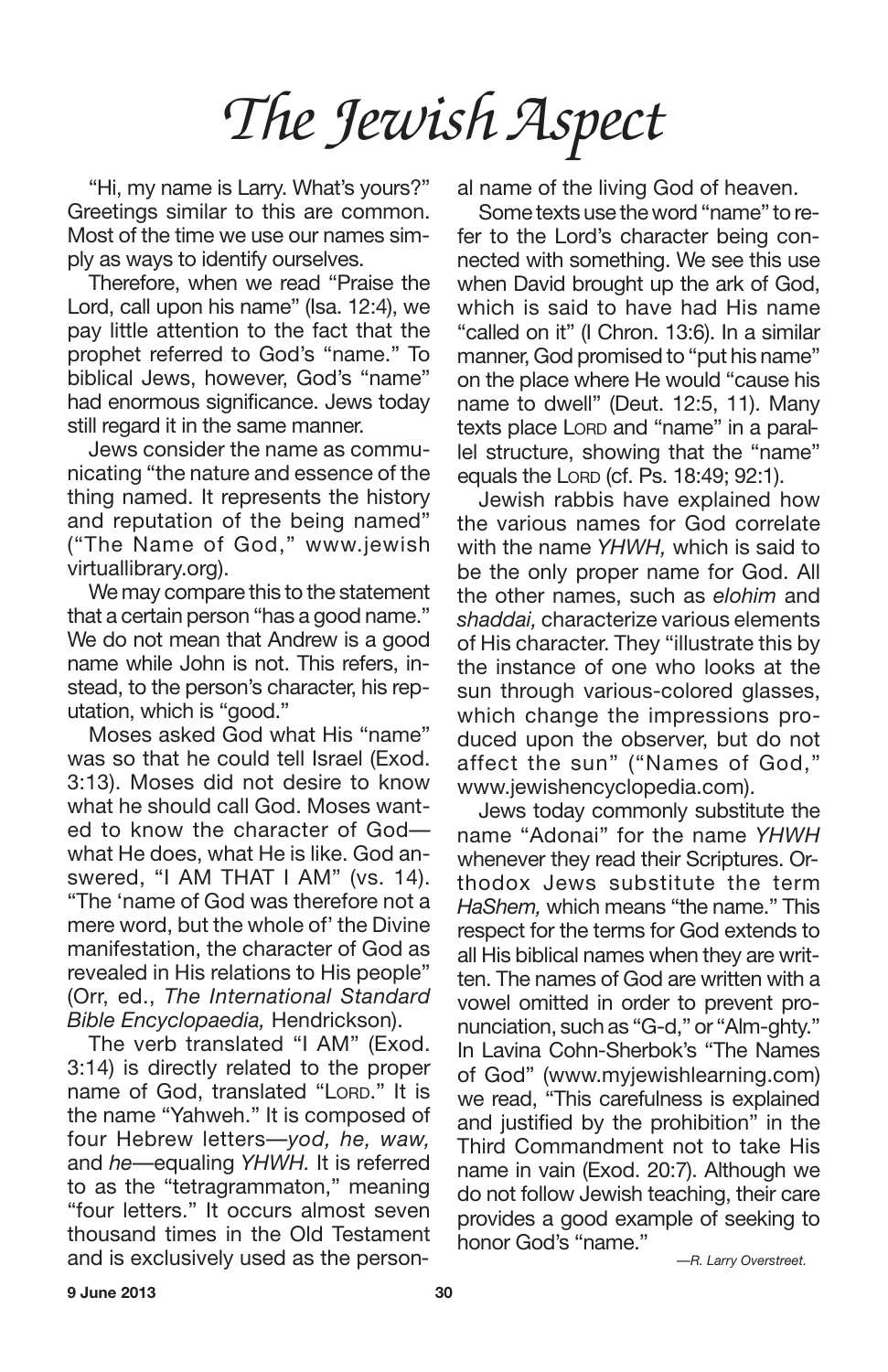When you hear the word "seal," what comes to mind? It may be an animal or the U.S. Navy Seals or a university seal. You may have thought of a letter that you sealed before mailing.

Just as we use the word "seal" in various ways, so too did the Jews of ancient times. During Old Testament times, a seal was "an instrument of stone, metal or other hard substance (sometimes set in a ring), on which is engraved some device or figure, and is used for making an impression on some soft substance, as clay or wax, affixed to a document or other object, in token of authenticity" (Orr, ed., *The International Standard Bible Encyclopaedia,* Hendrickson).

The use of seals in the Bible goes back to Jacob's time. Judah gave Tamar his signet ring, his seal, as a pledge (Gen. 38:18). Pharaoh gave Joseph his seal (signet ring) to show that Joseph had royal authority (41:42). The common use of seals is reported by archaeologists. Hundreds of them dating back to the eighth century B.C. have been discovered in Israel.

Seals "were highly valued and carefully guarded (Hag. ii.23) as tokens of personal liberty and independence, while as ornaments they were suspended by a cord on the breast (Gen. xxxviii.18), and subsequently were worn on a finger of the right hand (Jer. xxii.24) or on the arm (Cant. viii.6)" (Jacobs and Wolf, "Seal,"www.jewishencyclopedia.com).

Seals were used in many ways by the Jews. In addition to indicating authority, they also ratified business transactions (Jer. 32:10-14). A door could be sealed to prevent unauthorized entry (Dan. 6:17). An affixed seal showed ownership.

Seals were also used to preserve

scrolls securely (Jer. 32:14). "In sealing the roll, it was wrapped round with flaxen thread or string, then a lump of clay was attached to it impressed with a seal. The seal would have to be broken by an authorized person before the book could be read" (Orr, ed.).

Jews continued to use seals through the centuries. "In Talmudic times . . . seals were used as they are still employed, to attest the preparation of food according to ritual regulation" (Jacobs and Wolf). Jews were even prohibited from using seals for several centuries when subject to foreign rulers.

The literal use of the seal led to a figurative use. The earth, for example, "is turned as clay to the seal" (Job 38:14). A lover expressed his desire: "Set me as a seal upon thine heart, as a seal upon thine arm" (Song of Sol. 8:6). The seal is also used metaphorically in the sense of secrecy. God told Daniel to "shut up the words, and seal the book, even to the time of the end" (Dan. 12:4; cf. Rev. 10:4).

The figurative sense was the focus in Isaiah 29:11, as it was earlier in 8:1-16. In that passage, God told Isaiah to write in a scroll. In verse 16, however, God told him to seal it. This indicated that since Israel had rejected God's Word, He deemed it futile to illuminate it at that time. A similar sealing of His Word is found in 29:11. "If the prophet or seer who is expected to be literate in the Word of God cannot read it, who can? Tragedy stalks the society where divine truth is sealed against its prophets and seers and where the masses are illiterate to that truth" (McKenna, *The Preacher's Commentary,* Nelson).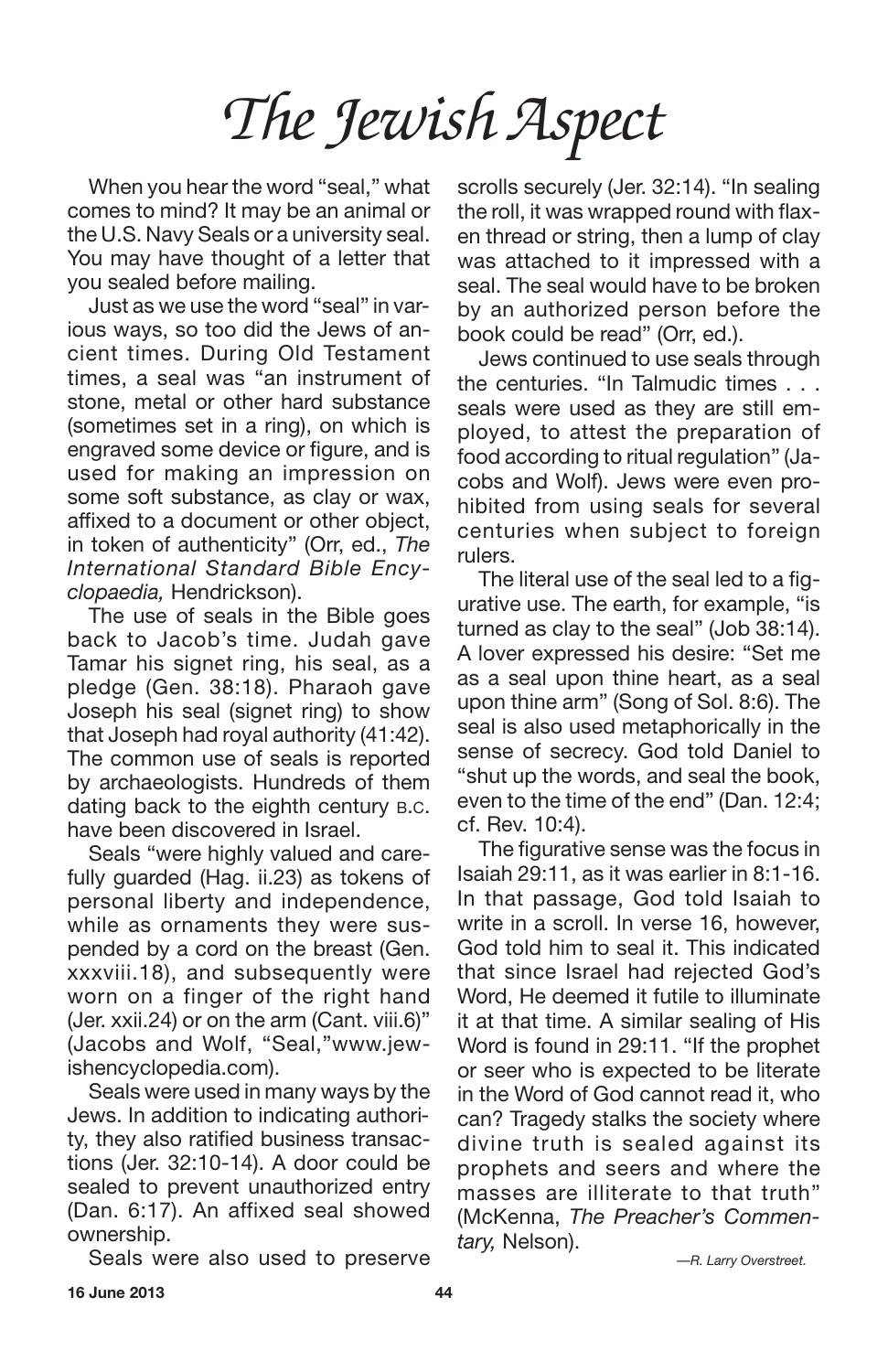Jerusalem is a holy city to Christians, to Muslims, and especially to Jews. Since the time of King David, Judaism has maintained a strong connection with the site. From Babylon, Daniel prayed toward Jerusalem (Dan. 6:10). For thousands of years, Jews have prayed daily facing Jerusalem. Synagogues also face it. Jews echo the sentiments of the psalmist: "If I forget thee, O Jerusalem, let my right hand forget her cunning" (Ps. 137:5).

Jerusalem is first referred to in the Bible as "Salem" (Gen. 14:18). Other names are also used, such as "Ariel," "Jebus," "city of God," and "holy city." It first appears as "Jerusalem" in Joshua 10:1, and this name occurs over eight hundred times in the Bible.

The area of Jerusalem was first settled about 3000 B.C. The Jebusites controlled the city from the time of Joshua (1400) until King David defeated them (around 1000). It then became Israel's capital city, called "the city of David" (II Sam. 5:7).

Solomon dedicated the first temple there in 960 B.C. The Babylonians destroyed the city and the temple in 586 as the Jews went into captivity. In 539 the Persian king Cyrus permitted the Jews to return to Jerusalem, where they rebuilt the temple, completing it in 516. Nehemiah rebuilt the city's walls in 445. Jerusalem was under Persian control until Alexander the Great conquered Judea in 332. From then until 167, Jerusalem was under the Hellenistic control of either the Ptolemies or the Seleucids. The Jewish Hasmonean dynasty ruled from 167 to 163, when the Roman general Pompey captured the city.

Jerusalem remained under Roman rule until A.D. 324, when the Byzantine period began. The first Muslim period was from 638 to 1099, followed by the

Crusader period (1099–1187). Various groups of Muslims controlled the city from 1187 until 1917, when the British captured it. This began the so-called modern period of Jerusalem. The State of Israel was established in 1948, with Jerusalem divided between Israel and Jordan. During the Six-Day War (1967), Israel captured the Old City from Jordan, and Jerusalem was then entirely under Israeli control.

Estimates of the city's population in ancient times vary. The Roman historian Tacitus estimated the city at 600,000 about A.D. 70, while Josephus put it at 1,100,000 ("Statistics," www.jewishencyclopedia.com). Modern times have the population in 1844 at 15,510; in 1922 at 52,081; and in 1948 at 165,000. Jerusalem's 2009 population was 760,800; of these 476,000 were Jews, 247,800 Muslims, and 15,200 Christians (Bard, "Jerusalem—An Introduction," www.jewish virtuallibrary.org).

Jews around the world maintain a vital interest in Jerusalem. At the conclusion of each Passover Seder, and at Yom Kippur, for example, Jews say, *L'shanah haba'ah b'Yerushalayim*—"next year in Jerusalem" (Snitkoff, "The Jewish Connection to Jerusalem," www.myjewishlearning.com). On each ninth of Av in the Hebrew calendar (16 July in 2013), Jews sit on their synagogue floors, read Lamentations, and mourn for the destruction of the two temples. Jerusalem is also remembered at each wedding ceremony with the shattering of the glass, which reminds Jews of Jerusalem's destruction and the Exile.

We Christians honor earthly Jerusalem, but our focus is more on the heavenly city which will come down from God. His reign will then be over all the earth (Rev. 21:2, 10).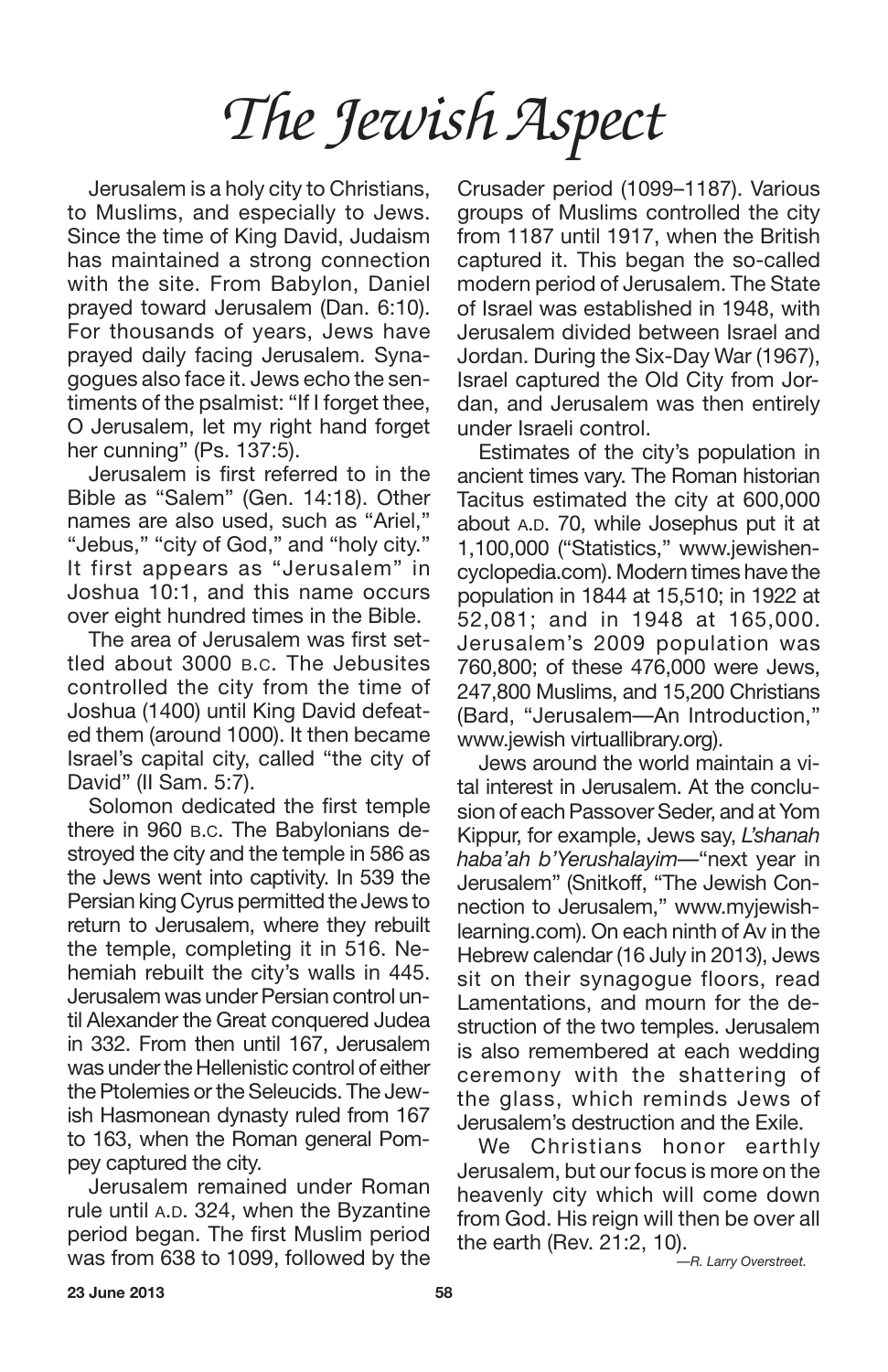God required Jews to attend three annual feasts: Unleavened Bread, Weeks, and Tabernacles. Of these, Tabernacles was the "most holy and most eminent feast" (Josephus, *Antiquities of the Jews* 8.4.1). Tabernacles is identified in Exodus 23:16. Its initial purpose was to celebrate the ingathering of the harvest. More detailed information is found in Leviticus 23:33-43. There the feast is given its second purpose—being a perpetual reminder of God's care when He brought Israel out of Egypt. This reminder helped "keep the Israelites from pride and selfconceit" (Unger,*Unger'sBible Dictionary,* Moody). This was the only feast at which they were to "rejoice" (Deut. 16:14).

Jews observed the Feast of Tabernacles on the fifteenth through the twentysecond of the Hebrew month of Tishri. This is usually the same as our last week of September or first week of October.

The Jews were to build temporary shelters (tabernacles or booths). This was to remind them of their time in the wilderness of Sinai after the Exodus (Neh. 8:14-18). The feast originally lasted seven days, but an eighth day was added before New Testament times to be observed with a Sabbath rest.

The first day of the feast was observed by sacrificing thirteen bulls, two rams, fourteen lambs, and one goat. On each succeeding day, the number of bulls offered was reduced by one. On the seventh day, therefore, seven bulls were offered. On the eighth day, one bull, one ram, seven lambs, and one goat were offered. The total number of animals sacrificed was 199—more than during any other Jewish festival.

From the time of Ezra, specific traditions began to be adopted and described in the Mishnah. During the time the animals were being sacrificed on the first day, for example, the Levites chanted/sang the Hallel (Pss. 113–118). As this occurred, the Jews waved clusters of palm branches to which a citron (a fragrant citrus fruit) was attached.

Each morning some priests took a gold pitcher and drew water from the Pool of Siloam to bring to the temple while a choir sang the words of Isaiah 12:3. After circling the altar, the priests poured water on it. This commemorated the times when God had given them water in the past (Num. 20:1-13) and provided yearly rain. On the seventh day, the priests circled the altar seven times, poured the water, and prayed for the rains to come. No water was poured on the eighth day.

During the time of Herod's temple, each night of the feast except the last, four giant menorahs were lit in the temple courts. They were fifty feet tall. The wicks for the seven lamps in each one were "made from the wornout garments of the priests," and they "illuminated the entire temple area" (Buttrick, ed., *The Interpreter's Dictionary of the Bible,* Abingdon). The light reminded the Jews of God's presence in the pillar of fire in the desert.

Tabernacles was a joyous occasion. Jews celebrated much of the night with dancing and flute playing, while the Levites sang/chanted the Psalms of Ascent (Pss. 120–134), one psalm "for each of the steps between the court of Israel and the court of women" (Ferguson, *Backgrounds of Early Christianity,* Eerdmans).

During New Testament times, Josephus wrote that in A.D. 66 the whole prosperous commercial town of Lydda, except for fifty people, attended this feast (*Wars of the Jews* 2.19.1). Jesus Himself attended and taught during Tabernacles (John 7).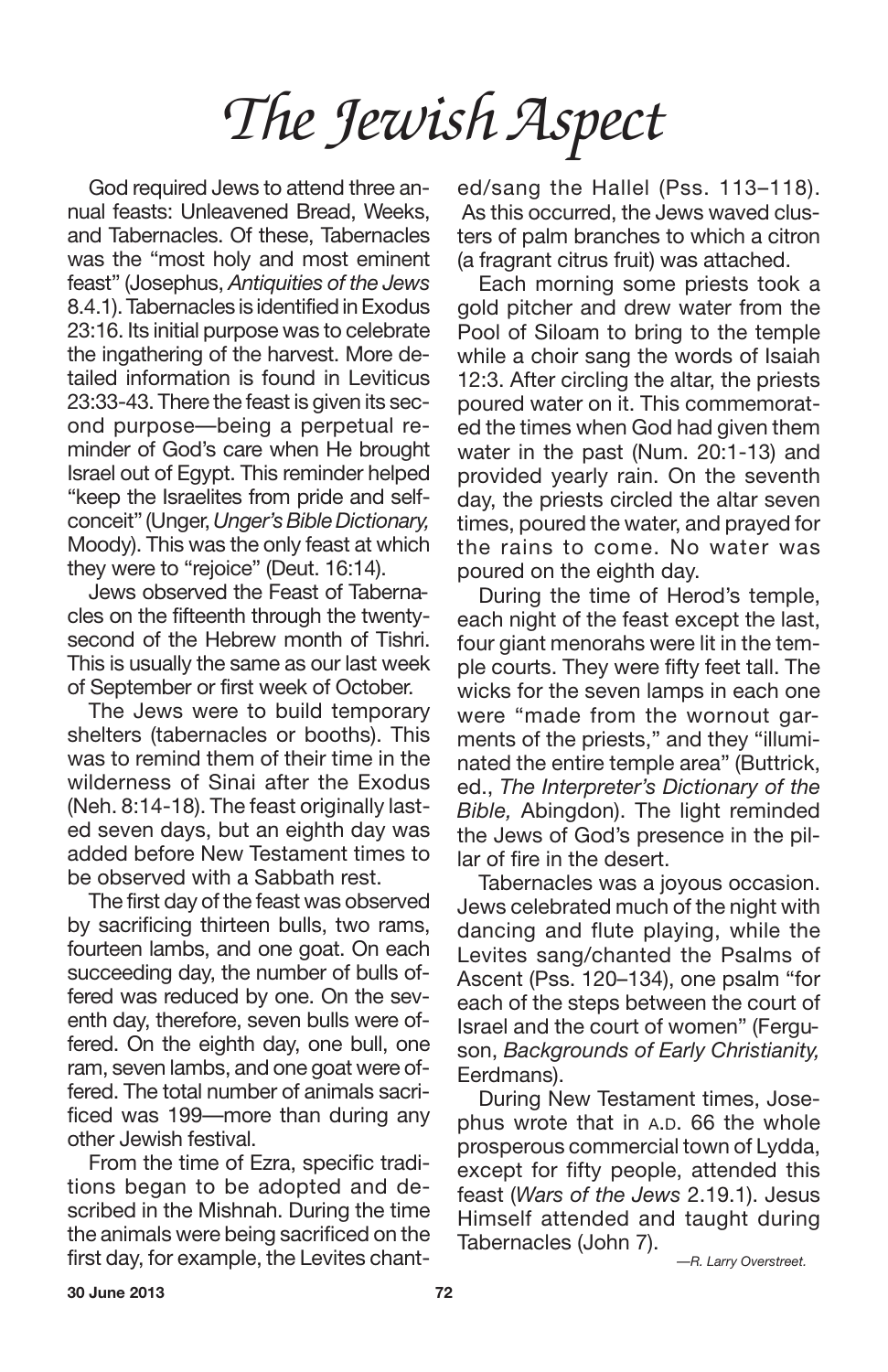Shakespeare said, "The apparel oft proclaims the man" (*Hamlet,* 1.3). In modern terms, "clothes make the man." Although we live in a time of frequent casual dress, it is still true that certain occasions require more formal clothing. That was definitely the case for the Jewish priests.

Priests wore the common clothing of everyday Jews except when they ministered. At that time, the Mosaic Law required specialized clothing.

The first item a priest put on was his "linen breeches" (Exod. 28:42), which extended from his loins to his thighs, similar to today's long boxer shorts. No other Jew in Scripture is said to have worn these, and they were clearly for modesty (20:26).

The priest next put on a coat "of fine linen" (Exod. 39:27), which was a close-fitting long garment. This was "broidered" (28:4), indicating that it had a checked design formed by different colors of thread. According to Josephus, it was linen that had been woven in one piece. It had sleeves and came down nearly to the feet (*Antiquities of the Jews* 3.7.1).

The priest next attached the girdle (Exod. 28:40). Itwas made of "fine twined linen" and had needlework on it of "blue, and purple, and scarlet" (39:29). It was described as being four fingers broad and long enough to wrap around the body several times (Josephus, 3.7.2).

Upon their heads the priests wore a bonnet of "fine linen" (Exod. 39:28). These were to be placed on them (29:9), indicating that they were wound around the head in some fashion, like a turban.

No sandals are indicated for the feet. This probably means that they served barefoot.

Scripture commanded that the priests

wear all four of these articles of clothing—and only these four—when they ministered. Death was the result for disobedience (Exod. 28:43). The priest engaged in holy service, and his clothing distinctly set him apart for his ministry.

Jewish teaching in the Talmud and the Midrash is that "the chief purpose of altar and priesthood is to make atonement for, and effect the forgiveness of, sin. . . . Even the priestly garments were supposed to possess efficacy in atoning for sin" ("Priest," www.jewishencyclopedia.com).

The Jewish priesthood ceased when the Romans destroyed the temple in A.D. 70. For the past two thousand years there have been no serving priests. Jews believe, however, that God has continued to keep the priests identified within Judaism. The Jewish surname "Cohen" is derived from the Hebrew word for priest, and Jews believe that those with that name are in the priestly line.

This is particularly stressed by the Jewish group the Temple Institute. To facilitate their goals, they currently have tailors making garments for the new order of priests. Until recently these garments had to be hand-sewn and were only for display in their museum. According to an 8 July 2008 Associated Press release, however, all that changed when the "institute recently received rabbinic permission to begin using sewing machines for the first time, bringing the cost down and allowing them to produce dozens or hundreds of garments" ("Priestly Garments on Sale in Jerusalem," www.ynetnews.com).

The entire outfit will be tailor-made for a cost of about \$800 (instead of \$10,000) for anyone who is of priestly descent. These Jews believe that God is bringing light back to Israel.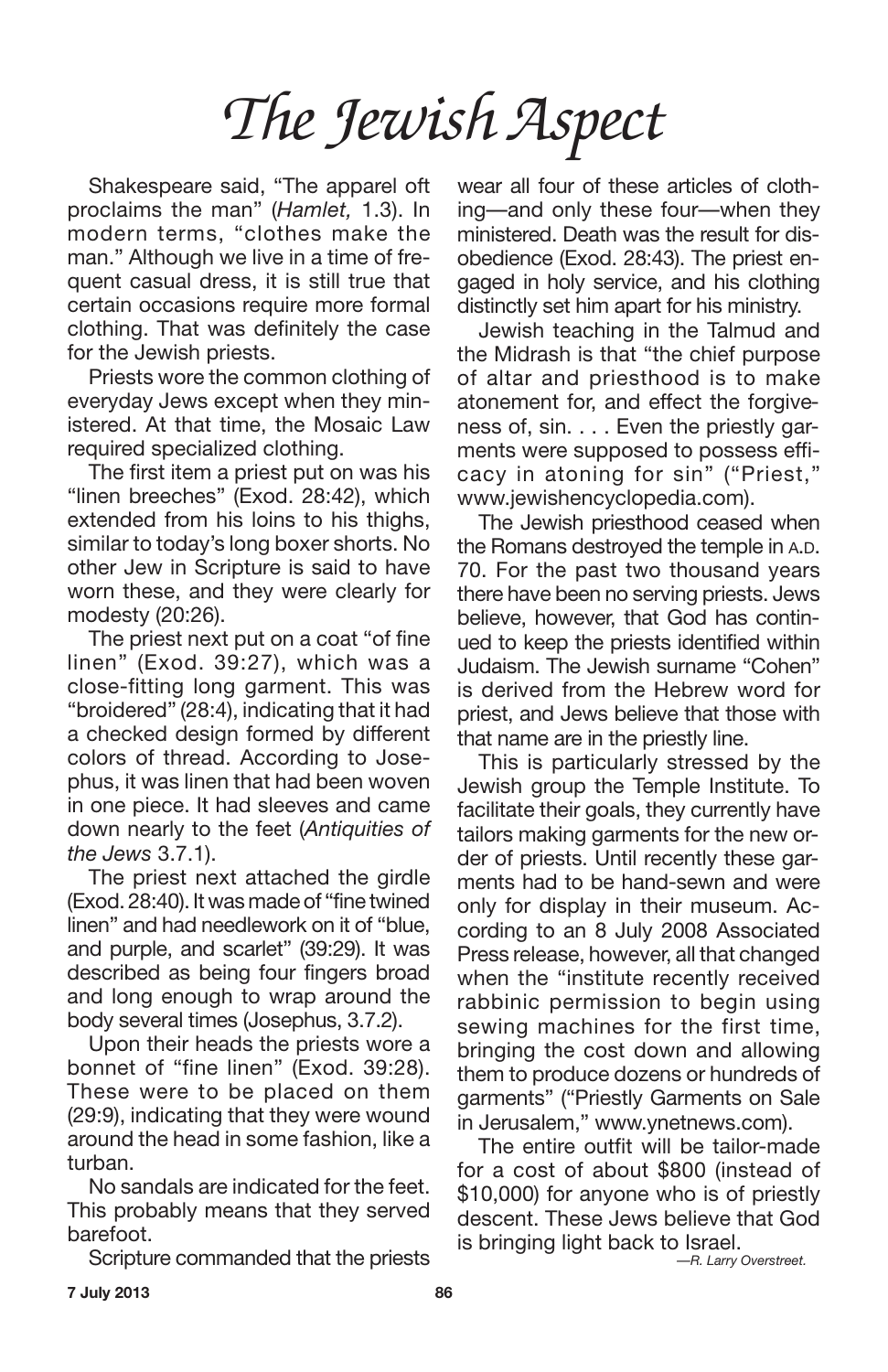Holidays like Thanksgiving and Christmas are easy to remember. They follow a solar calendar, beginning on the first of January. Easter, however, is more complex. It follows a lunar calendar and occurs the Sunday after the Passover full moon. This keeps it in the same relationship to the full moon as was true at the time of Christ's resurrection.

In biblical times, Jews used the moon as their basic way to calculate dates. The Gezer Calendar, a Jewish limestone tablet dating to around 925 B.C., identified a yearly agricultural calendar of twelve months. The year began in the fall and set forth the months for planting, hoeing, and harvesting (Finegan, *Handbook of Biblical Chronology,* rev. ed., Hendrickson).

In a lunar calendar, each month begins with the appearance of the new moon. "The lunar month on the Jewish calendar begins when the first sliver of moon becomes visible after the dark of the moon" (Rich, "Jewish Calendar," www.jewfaq.org). The time from one new moon to the next, however, is only "29 days, 12 hours, 44 minutes and a fraction" ("The Jewish Calendar," www-spof.gsfc.nasa.gov). Following a lunar cycle meant the Jews adopted a calendar with months of thirty days. If a new moon appeared on the thirtieth day, then a new month began on that day. The Jewish twelve-month year typically had 354 days.

The earth revolves around the sun, however, in about 365.25 days. Following a lunar cycle meant that each Jewish year was short about eleven days. To solve this difficulty, Jews added "leap months." During a span of nineteen years, extra months were inserted in "years 3, 6, 8, 11, 14, 17, and 19" ("The Jewish Calendar").

Of the twelve months in the Jewish

calendar, only four are named in the Old Testament before the Babylonian Exile: Abib, the first month (March/ April) (Exod. 13:4); Zif, the second month (April/May) (I Kings 6:1); Ethanim, the seventh month (September/October) (8:2); and Bul, the eighth month (October/November) (6:38).

After the Babylonian Exile, Jewish writings identify the months of the religious year as follows, beginning with Nisan in March/April: Nisan, first month (Esther 3:7); Iyar, second month—not in Bible; Sivan, third month (Esther 8:9); Tammuz, fourth month—not in Bible; Av, fifth month— not in Bible; Elul, sixth month (Neh. 6:15); Tishri, seventh month—not in Bible; Marcheshvan, eighth month—not in Bible; Kislev (Chisleu), ninth month (Neh. 1:1); Tevet (Tebeth), tenth month (Esther 2:16); Shevat (Sebat), eleventh month (Zech. 1:7); and Adar, twelfth month (Esther 3:13). Whenever a "leap month" was added, it was a second Adar, *Adar Sheni.* A thirteen-month year was called *Shana Me'uberet,* which literally means "pregnant year."

A critical issue for Jews has been the date of the Passover. This event was celebrated in the first month of their religious calendar (Exod. 12:2). The month of Abib (Nisan) was identified by observation (Deut. 16:1) of the new moon, and Passover was on its fourteenth day.

The year identified on the Jewish calendar indicates the years since God created the world. This year of 2012–2013 is the Jewish year 5773. According to their calendar, creation took place in 3761 B.C.

Calendars will always be part of our lives. Jews and Christians alike use them to identify their days, years, and holy days.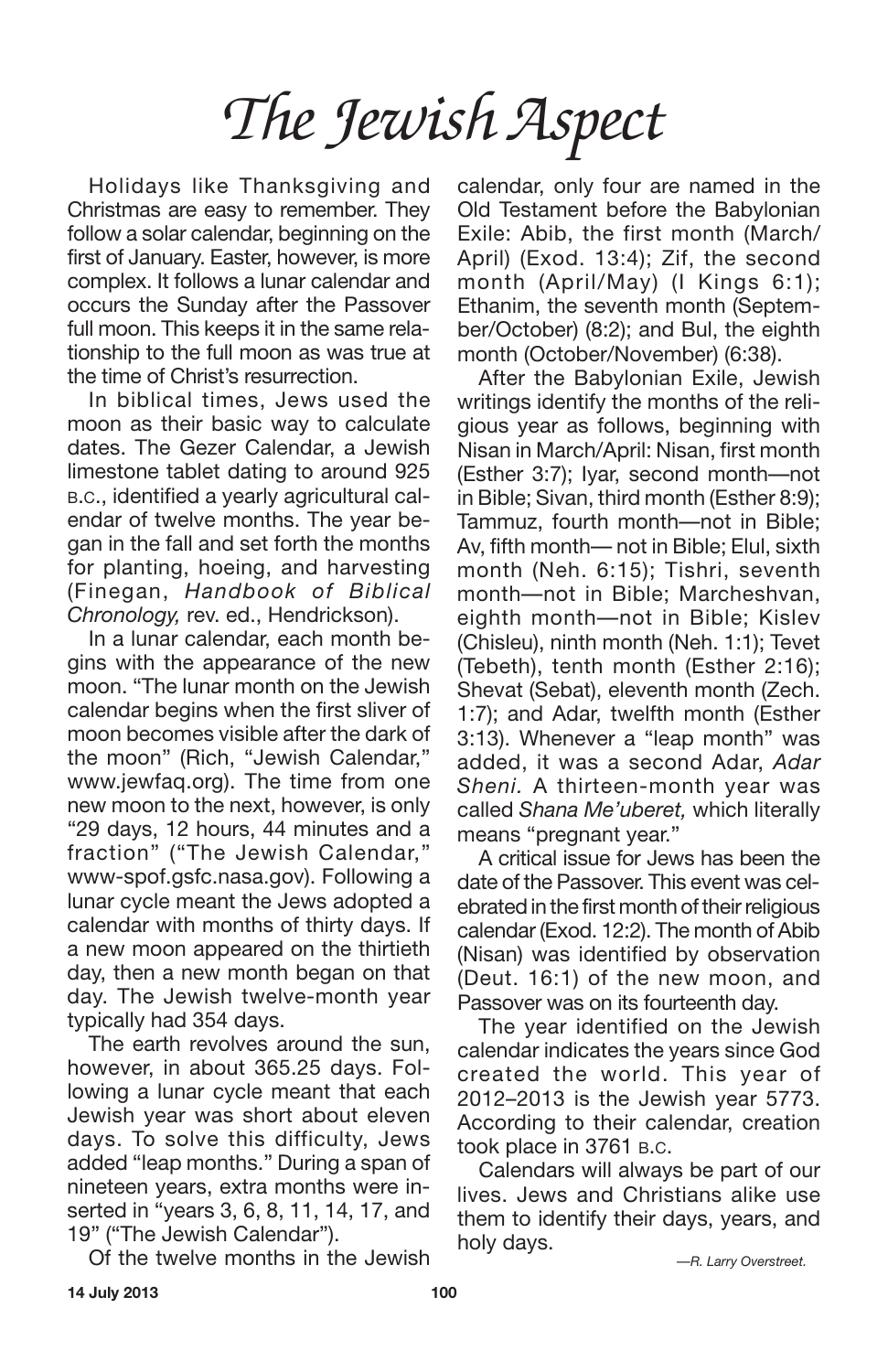Many Americans practice fasting for various reasons, a primary one being for health. Supposed benefits range from weight loss to fighting multiple diseases to lowering cholesterol. Jews have observed fasting for centuries, but not for reasons of health.

God commanded Israel to observe one fast day a year—the Day of Atonement. Scripture states that on that day, Israel was to "afflict [their] souls" (Lev. 16:29), referring to fasting. "This custom resulted in calling this day 'the day of fasting' (Jer 36:6) or 'the Fast' (Acts 27:9)" (Lockyer, ed., *Nelson's Illustrated Bible Dictionary,* Nelson). It is significant that with all the details given on Israel's diet in the Mosaic Law, no instruction was given concerning fasting.

During the Babylonian Captivity, Israel added four national times of fasting in the fourth, fifth, seventh, and tenth months of the Jewish calendar (Zech. 7:1-7; 8:19). These were observed to remember the tragic events of Jerusalem's destruction. The siege of Jerusalem began in the tenth month, its walls were breached in the following fourth month, the temple was destroyed in the fifth month, and Gedaliah was assassinated in the seventh month.

Fasting could last a day (I Kings 21:9), three days (Esther 4:16), seven days (I Sam. 31:13), or forty days (Deut. 9:9). Sometimes fasting required complete abstinence from food and water (Esther 4:16), but other times it referred to eating a meager diet (Dan. 10:3). On the Day of Atonement, the rabbis asserted that fasting included not only abstaining from food and drink but also "other forms of self-denial such as abstention from 'washing, anointing, wearing shoes, and cohabitation' " (Milgrom and Herr, "Fasting and Fast

Days," www.jewishvirtuallibrary.org).

Jews practiced specific times of national fasting during occasions of great stress. These were natural outcomes of the circumstances, when loss of appetite might occur. These times could be personal, as when David fasted before his son died (II Sam. 12:15-20). They could be a response to a national emergency, as when Israel was attacked by Philistines (I Sam. 7:1-9). A fast could also be a demonstration of national repentance (Neh. 9:1-3). Fasting did not always please God, however. Isaiah condemned Israel for going through the motions of fasting without any heart devotion to God and His law (Isa. 58:3-8).

During intertestamental times, the Apocrypha shows that fasting was seen as gaining merit with God. Fasting is connected with prayer and alms, as that which does "purge away all sin" (Tobit 12:9).

By the time of Jesus, fasting was routinely practiced—often in a proud manner, which Jesus condemned (Luke 18:12). Jesus did not command or prohibit fasting but clearly emphasized its inner quality, not its outer show (Matt. 6:16-18). Some godly people did practice it when seeking to serve God. Anna (Luke 2:36-37) and the early church are examples (Acts 13:2-3; 14:23).

No New Testament epistle mentions fasting as a requirement for the church. Contemporary religious Jews continue to fast during biblical fast days and on special occasions. "It has become apparent that in our more affluent society, the haves find it more difficult to fast than did our have-not ancestors of previous generations" (Wein, "Days of Fasting," www.torah.org).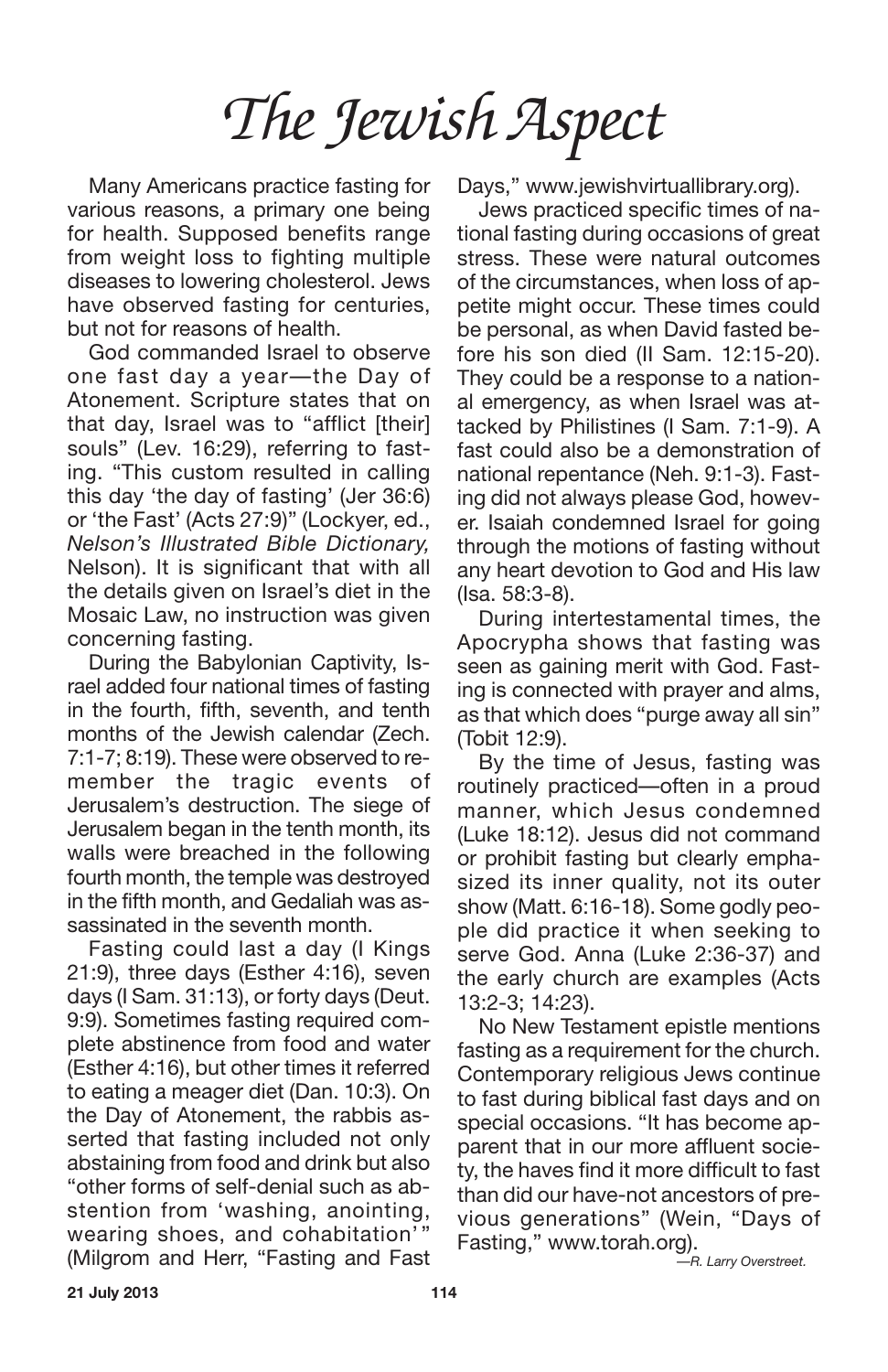The Jews who returned to Jerusalem after the Babylonian Captivity brought gifts for the temple's reconstruction. We read in Ezra 8:28 that their "silver and gold are a freewill offering unto the Lord God of your fathers." The Hebrew word translated "freewill offering" was used of the voluntary gifts brought for the construction of the tabernacle (Exod. 35:29; 36:3). The word stressed "sacrifice made 'out of devotion'" (Harris, Waltke, and Archer, eds., *Theological Wordbook of the Old Testament,* Moody).

These words may remind Christians of the offering time in our churches when we are encouraged to give of our tithes and offerings. Jews in Bible times clearly gave of their tithes and offerings as part of their worship. How does that compare to modern practices in Jewish synagogues?

An article on "tithes" (Jacobs, Seligsohn, and Bacher, www.jewish encyclopedia.com) explains how Jewish thought on tithing developed after Bible times. Rabbis believed that tithing clearly was an ancient practice (Abraham and Melchizedek) and was included in the Mosaic Law. The rabbis observed that tithing was originally restricted by the Law to apply only to Jews living in Palestine, since that was where the temple and the Levites were. Amos makes it clear that Jews in the northern kingdom of Israel brought tithes and freewill offerings to their idolatrous places of worship (4:4-5).

As Jews spread to other lands, however, the rabbis said tithing also applied to those living in Egypt, Ammon, Moab, and Syria. The rabbis also believed that tithing was meritorious. "Through the merit of tithes, also, the Israelites after death escape the punishment which the wicked suffer for twelve months in hell (Pesik. xi. 97b98a)" (Jacobs, Saligsohn, and Bacher). As time passed, rabbis began to question the process of tithing. Some said that tithes should be given to the poor, since no temple worship existed.

Practices vary among contemporary Jews. Many discount the practice completely, since no priests or Levites are being supported by religious gifts today. One rabbi, for example, believes that if a Jew pays a tithe to the synagogue, it "would be 'sin' both to the giver and the receiver" (Martin, *The Tithing Dilemma,* www.askelm.com). The rabbi judged it a sin since no priest or Levite serves in the proper place of worship—the temple. Some observant Jews, however, "donate a tenth of their annual income to charity" (Jacobs, "Tithing," www.myjewishlearning.org).

Jews financially support their synagogues without tithes or any type of Sabbath collection plate. Many follow a system by which families "buy seats" in the synagogue for a year. The better seats sell for a higher price. Some Jews actually spend more than a tithe to obtain these seats. According to an Associated Press release (9 September 2007) the Temple Emmanuel in Miami Beach, Florida, auctioned off two lifetime, front-row seats in their synagogue with a starting price of \$1.8 million (www.ynetnews.com).

In addition to selling long-term seats, "synagogues are financed through membership dues paid annually, through voluntary donations, through the purchase of reserved seats for services on Rosh Hashanah and Yom Kippur . . . and through the purchase of various types of memorial plaques" ("Synagogues, Shuls, and Temples," www.jewfaq.org). Synagogues, however, welcome all worshippers, regardless of contributions.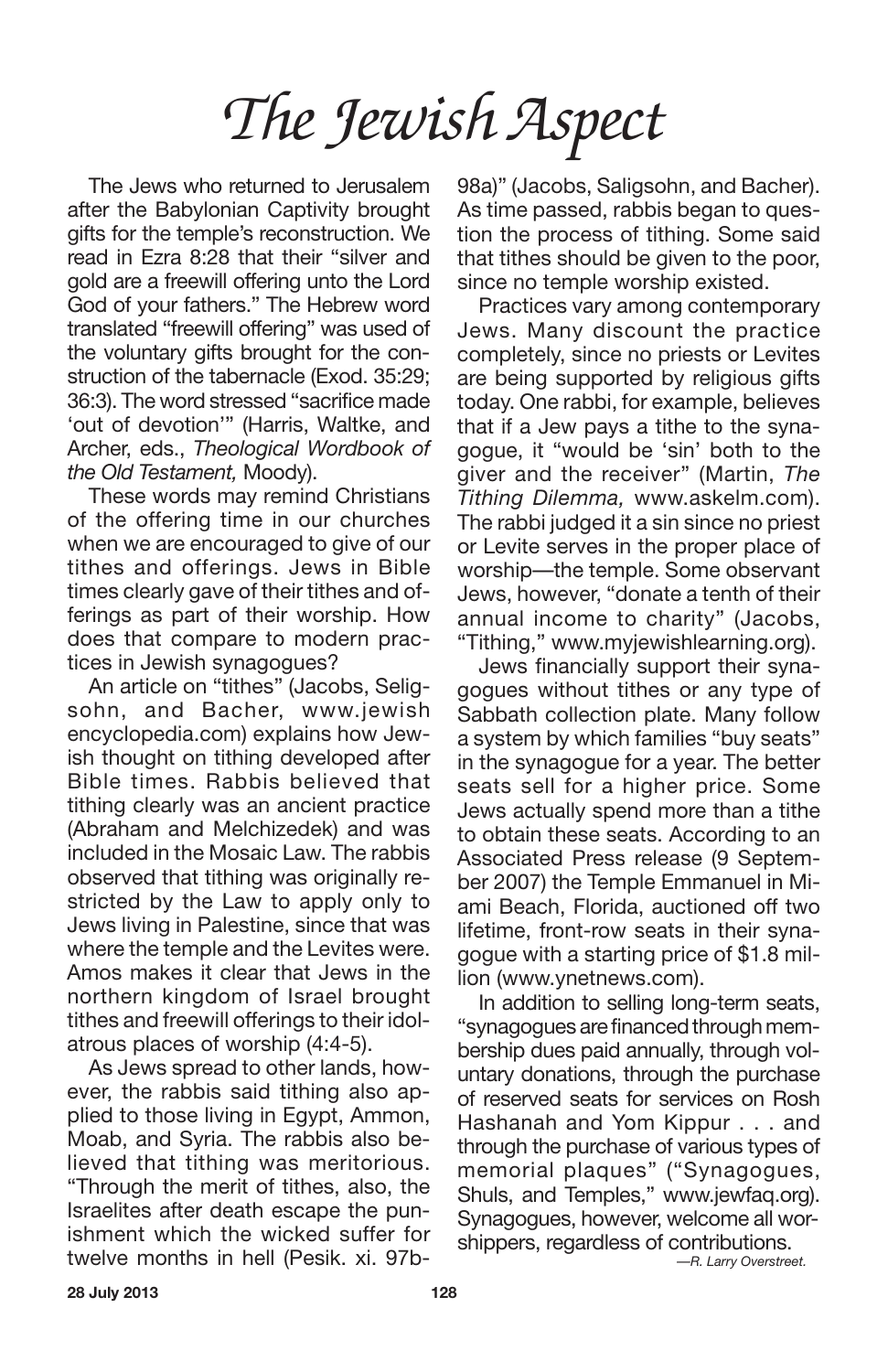Next month, from 18 to 25 September 2013, Jews will celebrate a joyous festival—the Feast of Tabernacles. In lesson 5 we saw the ancient observance of the feast. We now focus on the contemporary celebration.

There are five days between Yom Kippur and the beginning of Tabernacles. Across the world, hundreds of thousands of temporary shelters will be built. These are called *sukkot,* or booths. Families, businesses, and even Israeli army bases build them. They are built to remind Jews of the dwellings in which their ancestors lived during the forty years in the wilderness.

Each *sukkah,* or booth, must be made with at least three walls that are sturdy enough not to be blown away by the wind. It must be large enough to "dwell" in. This means Jews must eat all their meals during this festival in their booths. Many, however, do more. If "the weather, climate, and one's health permit, one should live in the sukkah as much as possible, including sleeping in it" ("Sukkot," www.jewish virtuallibrary.org).

Each booth's roof is made of a *sekhakh,* or "covering." These are things that grew from the ground and were cut. They could be sticks, cornstalks, tree branches, and even twoby-fours. "*Sekhakh* must be placed sparsely enough that rain can get in, and preferably sparsely enough that stars can be seen, but not so sparsely that more than ten inches is open at any point or that there is more light than shade" ("Sukkot," www.jewishvirtuallibrary.org).

Each day of the festival, except the Sabbath, Jews wave the "Four Kinds" of branches, rejoicing before the Lord. They wave these both in the *sukkah* and in synagogue services. These four

branches are an *etrog* (a citrus fruit native to Israel), a *lulav* (a palm frond), three *hadassim* (myrtle twigs), and two *aravot* (willow twigs).

These four kinds of branches represent four types of Jews. The *etrog* has both taste and aroma; it represents Jews who have Torah learning and do good deeds. The *lulav's* fruit is the date, which has taste but no aroma; it signifies the Jew who has Torah learning but no good deeds. The myrtle has aroma but no taste; it symbolizes the Jew who has good deeds but no Torah learning. The willow has neither taste nor aroma; it corresponds to Jews who have neither Torah learning nor good deeds. Of all of these together, Jews believe God says, "Let them all bond together in one bundle and atone for each other" (Tauber, "It Takes All Kinds," www.chabad.org).

Synagogues have morning services. Jews chant the Hallel (Psalms 113 through 118), wave the Four Kinds, and have a procession down the aisle. Various Scripture passages are read through the week. The seventh day of the Feast is its most solemn day. Jews believe "the season of judgment really ends on this day" (Goldberg, *Our Jewish Friends,* Moody). The procession with the Four Kinds is repeated seven times on this day.

Contemporary Jews observe a ninth day to the feast, the "Rejoicing of the Law." The yearly reading of the Law (Pentateuch) concludes on this day and begins again with Genesis.

Ancient Jewish writings regarded Tabernacles as prophetic, in addition to being a reminder. Zechariah 14:16 asserts that in the future kingdom of God, all the nations shall come to Jerusalem "to keep the feast of tabernacles."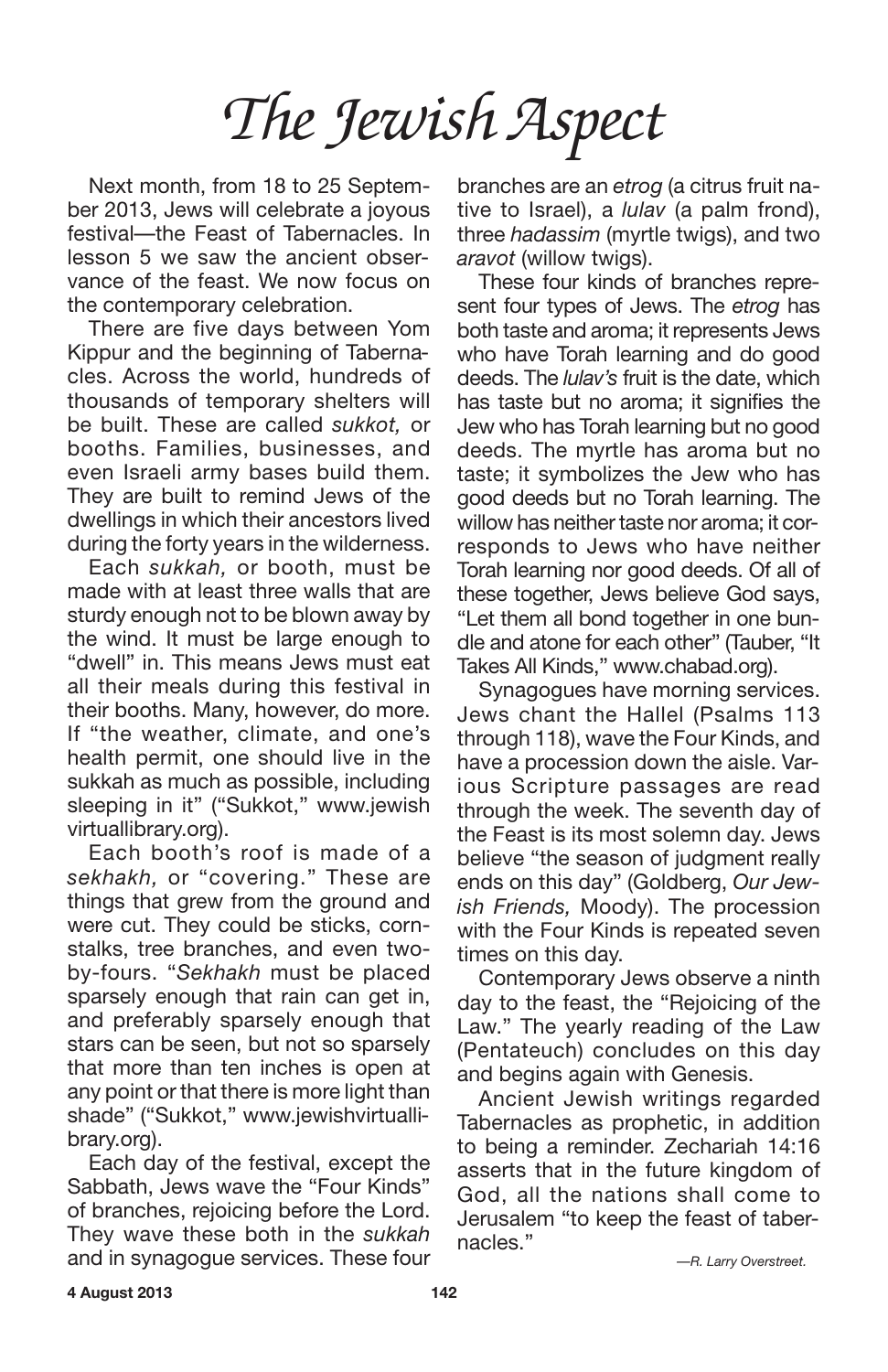Nehemiah wrote that God testified against Israel "by thy spirit in thy prophets" (Neh. 9:30). Christians read that verse and think of the Third Person of the Trinity, the Holy Spirit. Jews, however, deny the Trinity. They understand biblical references to God's "Spirit" in ways distinct from Christian theology.

The Hebrew word for "spirit" is *ruach,* which comes from a root word meaning to breathe. It appears more than 370 times in the Old Testament and is used in a variety of ways. It can refer to the breath of animals and people, as when the Noahic Flood destroyed all "in whose nostrils was the breath of life" (Gen. 7:22).

*Ruach* can also refer to the wind, as when God brings the "four winds from the four quarters of heaven" (Jer. 49:36). At times the word refers to the minds of people, as when God stated that He knew "the things that come into your mind, every one of them" (Ezek. 11:5). *Ruach* also refers to the inner spirit of people. A person dies, and the body goes to dust; but "the spirit shall return unto God who gave it" (Eccles. 12:7). The term can also refer to angelic beings (Ps. 104:4).

The problem for Jewish interpreters arises when the Scriptures refer to God's Holy Spirit (Isa. 63:10-11; cf. Ps. 51:11), or the "Spirit of God" (Gen. 1:2; cf. Exod. 31:3; Job 33:4), or the "Spirit of the Lord" (Judg. 6:34; I Sam. 16:13; Isa. 61:1). Christian interpreters know that the details of the personality of the Holy Spirit are not taught in the Old Testament. These passages, however, indicate that God acts personally in His Spirit. These texts therefore prepare the way for the New Testament teaching concerning the Holy Spirit.

Jews reject the doctrine of the Trinity. Most of their discussions focus on the Person of Jesus Christ, rejecting Him as the Second Person of the Trinity. They do consider the question of the whole Trinity, however. Milton Steinberg explained, "During the Middle Ages the Jewish assertion of God's unity became an explicit denial of the Christian dogma of the Trinity, a total disavowal of the thesis that God, though one, is somehow at the same time three persons, 'coeternal and coequal" (Basic Judaism, Houghten Mifflin Harcourt). Concerning references to God's "spirit," Jews assert that it means God is a "Mind" that reflects or a "Power" that works—"to put it in different words, that He is Reason and Purpose."

*The Jewish Study Bible* (Berlin and Brettler, eds., Oxford) often translates *ruach* with words other than "spirit." In Genesis 1:2, for example, it says there was "a wind from God sweeping over the water." At times, however, it does translate "spirit of the Lord," always with a lower case *s.* Marginal notes explain what this phrase means. When God's Spirit came upon Othniel, for example (Judg. 3:10), the marginal note asserts that this "refers to a temporary endowment of power or charisma that allows him to be a successful warrior and leader." When God's Spirit was on Elijah (I Kings 18:12), the note reads that one "of the supernatural abilities that was attributed to Elijah as a man of God was the ability to travel large distances suddenly."

In biblical texts where the Spirit is directly associated with God, Jews identify the term as a synonym for God. For Jews, God's "spirit" functions "to encourage men to be godly, inspire men in the preparation of the Scriptures, and help godly men in their pursuit of the study of the Word of God" (Goldberg, *Our Jewish Friends,* Lozeaux Brothers). *—R. Larry Overstreet.*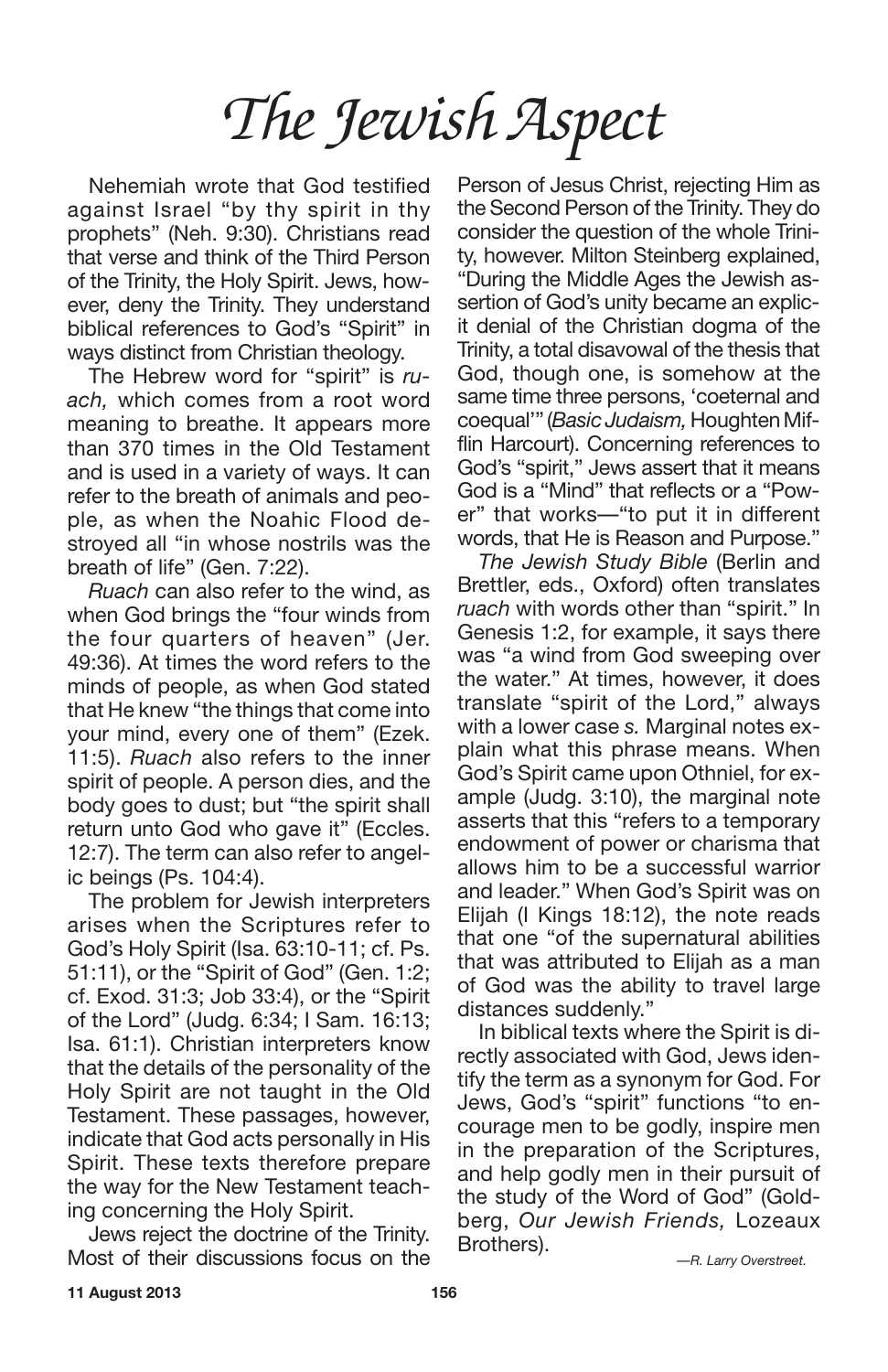In his morning prayer, a Jewish man recites these words: *"Blessed are You Hashem ("The Name"), our G-d, King of the universe . . . (1) Who has not created me as a non-Jew. (2) Who has not created me as a slave. (3) Who has not created me as a woman"* ("Bracha, Man vs Woman," http://ohr.edu). These words seem to imply that Jewish women have a role vastly inferior to that of men. Our lesson text, however, indicates that women worshipped *equally* with the men (Neh. 12:43).

In ancient times, Jewish women had the opportunity to buy, sell, own property, and make business agreements (Prov. 31:10-31). Deborah served as a judge of Israel (Judg. 4:4). Women were also prophetesses of God, such as Miriam (Exod. 15:20), Huldah (II Chron. 34:22), Isaiah's wife (Isa. 8:3), and Anna (Luke 2:36). Jews have taught that God's creation happened in a progressive order. At the lowest level was space, followed by time, energy, inanimate matter, plants, fish, birds, and animals. Man came next; above him came woman; and finally, at the pinnacle, came the Sabbath. This leads to the conclusion that in "the spectrum of Creation, woman was created after/above man and before Shabbat. Therefore, in the hierarchy of spirituality, man is closer to the mundane while woman is closer to sanctity" (Ullman, "One-upwomanship," http://ohr.edu).

Reform and Conservative Jews differ from Orthodox Jews in that they will ordain women as rabbis, while the Orthodox will not. Concerning the daily men's prayer, however, they all agree that it never implies inferiority of women. Traditional Judaism asserts that women are separate but equal and that women actually have more intuition, understanding, and intelligence than men. "The rabbis inferred this from the fact that woman was 'built' (Gen. 2:22) rather than 'formed' (Gen. 2:7)" ("The Role of Women," Judaism101,www.jewfaq.org). Jews teach that a woman's influence is exceptional. For example, if a righteous man marries a wicked woman, the man will become wicked. If a wicked man marries a righteous woman, however, the man becomes righteous.

In light of this high view of women, what is the significance of the daily men's prayer in which they thank God they are not women? Jewish teaching is consistent that the three categories in the prayer are in ascending order of religious duty. The "non-Jew" (or Gentile) is required to observe only the seven laws of Noah to please God: to avoid idolatry, murder, theft, sexual immorality, blasphemy, eating a limb removed from a live animal, and to establish law courts.

A Jewish slave had to adopt Judaism, including circumcision. The slave had to observe most of the Law. The slave's responsibilities were, therefore, more demanding than the Gentile's. A woman is responsible to observe all the Law, except for fifteen commandments. Her responsibilities are higher yet.

The man, finally, must observe all the commandments, without exception. Jews teach that the reason men have more responsibilities—more commands to obey—than women is spiritual in nature. Men have "further to go in order to perfect themselves in the world. . . . Thus, a man can legitimately thank Hashem for not having been made a woman, because he has a greater number of opportunities to use the mitzvoth [commands] as tools to connect to G-d" (Kohn, "Who Hast Not Made Me a Woman," www.torah.org). *—R. Larry Overstreet.*

**18 August 2013 170**